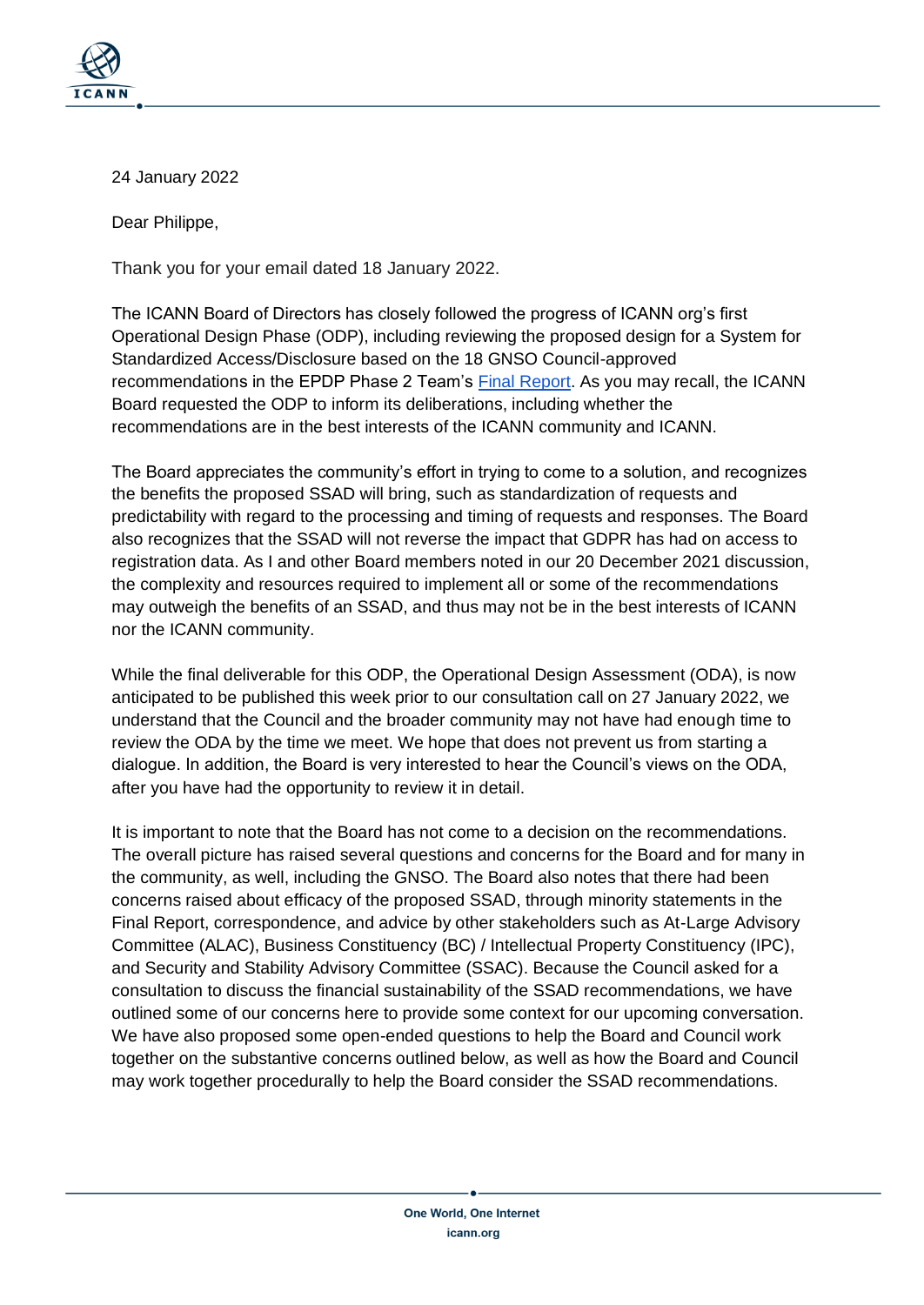

- The ICANN org ODP team has determined that the costs and level of effort required to implement the SSAD would be significant, particularly as some recommendations account for a substantial portion of the costs.
- This significant investment in time and resources would not fundamentally change what many in the community see as the underlying problem with the current process for requesting non-public gTLD registration data: There is no guarantee that SSAD users would receive the registration data they request via this system.
- SSAD cannot change existing laws that restrict access to personal data within registration data and that require that the Contracted Parties bear the legal burden of determining whether or not they may disclose the requested data.
- The market demand for an SSAD remains unclear. This makes it difficult to predict the estimated fees for such a system, as lower usage figures would result in higher fees in order to recover operating costs. ICANN org surveyed both contracted parties and potential requestors to assess demand, with inconclusive results. The number of queries requestors claimed to have made outnumbered the number of requests contracted parties reported receiving. Attempts to contract a reputable market research firm to help quantify the demand for the system were stymied, as many large firms turned down the work due to the unknowable nature of the demand for this service.
- ICANN Contractual Compliance receives very few complaints related to non-public gTLD registration data requests. However, some reporters indicated that they do not submit complaints related to the non-disclosure of registration data because they know that Contractual Compliance is unable to compel disclosure, which would remain unchanged under the adoption of an SSAD.

The Board understands that the Annex to the Temporary Specification asked the community to continue work to develop an accreditation and access model that complies with GDPR. Previously, the Board highlighted its perspective on the importance of a single, unified model to ensure a common framework for requesting non-public gTLD registration data. However, in light of what we've learned to date from the ODP, the Board has indicated it may not be able to support the SSAD recommendations as a whole as envisioned by the EPDP. The Board is eager to discuss next steps with the Council, as well as possible alternatives to design a system that meets the benefits envisioned by the EPDP in section 3.1 of its final report.

Below, we have proposed some open-ended questions that we believe could facilitate the Board-Council discussion when we meet on 27 January 2022:

- 1. What is the Council's reaction to the Board's concerns regarding the estimated time, costs, and level of effort of the proposed SSAD design? If the Council does not share the Board's concerns, the Board is interested to hear the Council's perspective.
- 2. If the Council shares the Board's concerns, the Board would welcome the Council's input on the next steps for considering the recommendations. For example, would the Council be open to modifying its recommendations before the Board takes action on